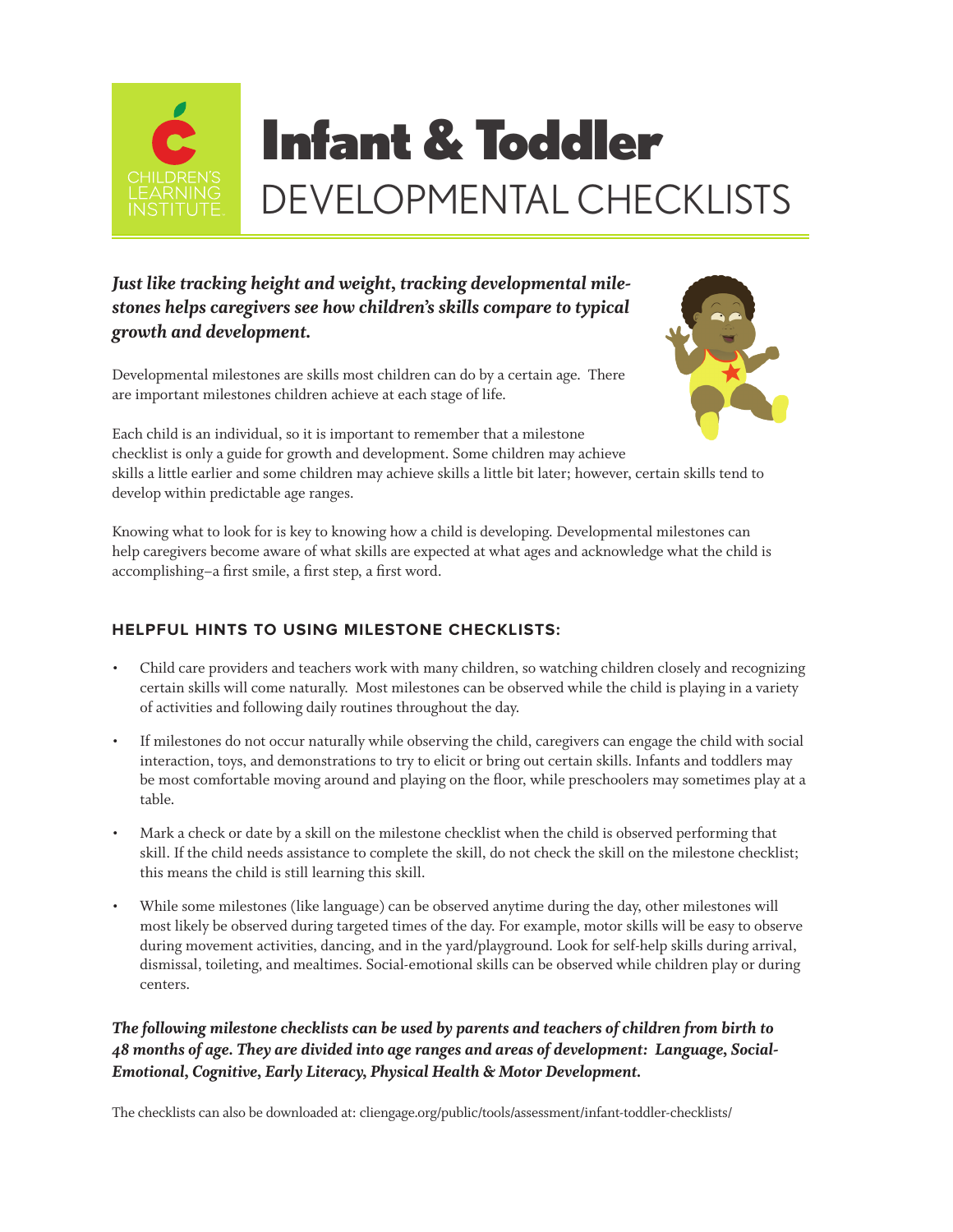

#### Administrator's Name:

#### Date(s) of Administration:

*Tip: If completing multiple times (e.g., once per month), use a* 

### HEALTH & MOTOR

- $\Box$  Stretches legs out and kicks when lying on stomach or back
- $\Box$  Raises head and chest up when lying on tummy
- $\Box$  Pushes down on legs when feet are on a hard surface
- $\Box$  Begins to make smoother movements with arms and legs by 3 months old
- $\Box$  Opens and shuts hands
- $\Box$  Brings hands to mouth
- $\Box$  Grasps with entire hand when finger or rattle is placed in palm
- $\Box$  Focuses on objects up close (6-12 inches away)
- $\Box$  Prefers to gaze at black-white contrast and human faces
- $\Box$  Tracks slow moving objects with eyes

- $\Box$  Likes to be held close and cuddled
- $\Box$  Turns head toward familiar voice
- $\Box$  Enjoys looking at faces
- **Begins to smile and coo at people**
- Enjoys playing with people and might cry when playing stops
- $\Box$  Cries when hungry, uncomfortable, tired, or unhappy
- $\Box$  Can briefly calm self by sucking on hand or pacifier
- $\Box$  Is comforted by voice, sight, smell, and touch of familiar caregiver

#### **COGNITIVE**

- By 3 months, spends more time awake and alert
- $\Box$  Tracks or follows objects with eyes
- $\square$  Looks back and forth briefly from one object to another

# LANGUAGE & LITERACY

- Startles at loud sounds
- Quiets or smiles when spoken to
- Starts to turns eyes or head toward sounds
- $\Box$  Cries; by 3 months will start to make different cries for different needs (hungry, tired)
- Makes pleasure sounds (coos and goos)
- SOCIAL-EMOTIONAL **D** Listens to and looks at a book for brief periods of time

### RED FLAGS

- Doesn't respond to loud sounds
- $\Box$  Doesn't watch things as they move
- Doesn't smile at people
- Doesn't bring hands to mouth
- $\Box$  Can't hold head up when pushing up when on tummy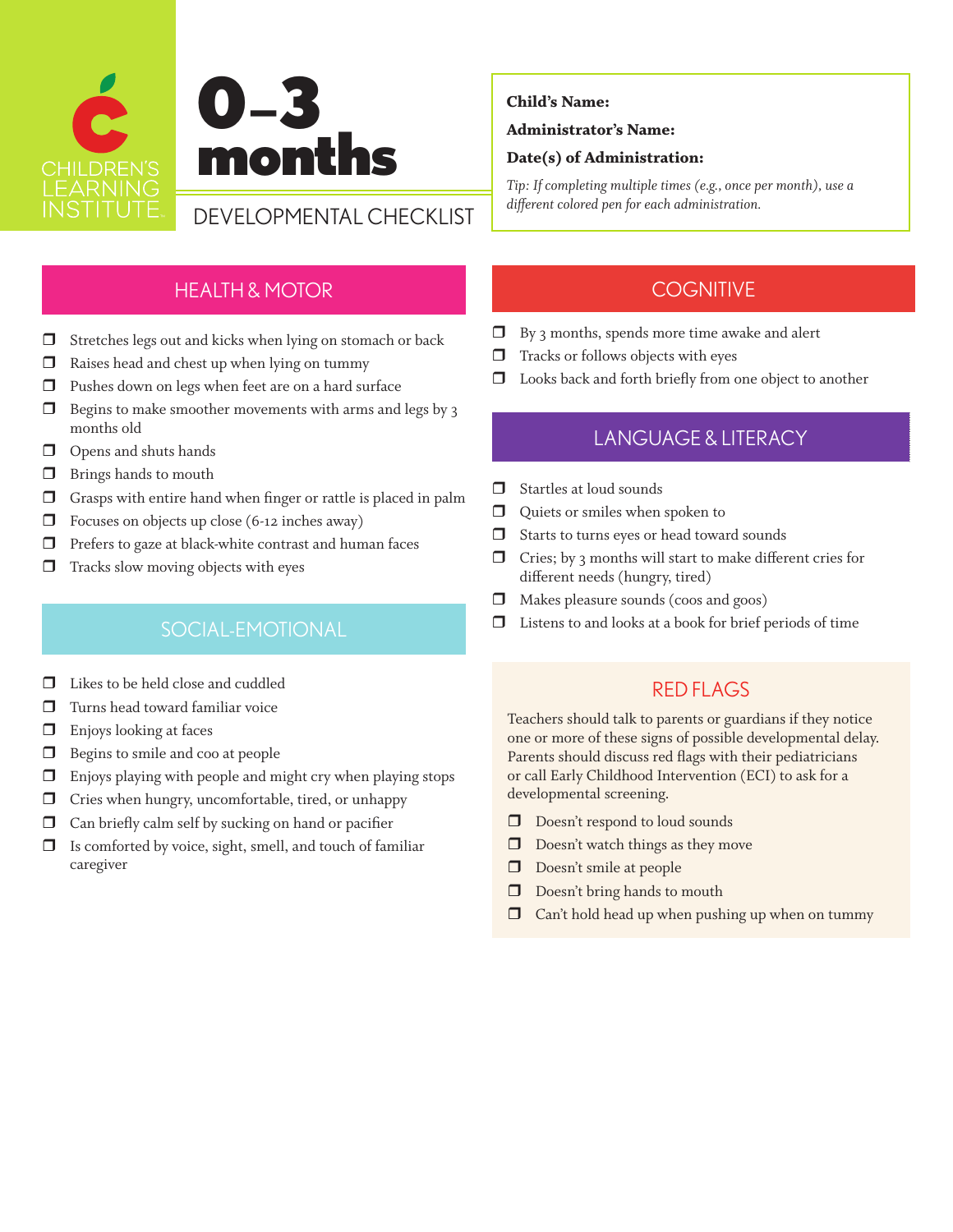

# HEALTH & MOTOR

- $\Box$  Holds head steady, unsupported
- $\Box$  Rolls from back to tummy and tummy to back
- $\Box$  Pushes up on forearms when lying on tummy
- $\Box$  Begins to sit with support
- $\Box$  Pushes down on legs or bounces on feet when supported in a standing position
- Reaches, grasps and holds objects
- $\Box$  Uses both hands to explore toys and bring them to mouth
- $\Box$  Shakes and bangs objects
- $\Box$  Grasps and plays with feet while lying on back
- Focuses eyes on small objects up close as well as objects a few feet away
- $\Box$  By 5 months, develops good color vision
- Reaches for spoon while being fed
- $\Box$  Closes mouth firmly or turns head away when hunger is satisfied
- $\Box$  Teeth may begin to appear
- $\Box$  Begins to sleep for a longer period through the night

# SOCIAL-EMOTIONAL

- $\Box$  Observes people and activities
- $\Box$  Responds with eye gaze, smiling, and cooing when spoken to, picked up, or shown affection by a familiar caregiver
- $\Box$  Initiates social interactions with others by making eye contact and cooing
- $\Box$  Copies some facial expressions, like smiling or frowning
- $\Box$  Laughs aloud, squeals, blows bubbles
- $\Box$  Shows excitement by waving arms and legs
- $\Box$  Communicates distress verbally (fusses, cries) and nonverbally (turns head, frowns, arches back, spits up)
- $\Box$  Stops crying when a familiar caregiver comes near
- $\Box$  Responds to other people's emotions

# **COGNITIVE**

- Looks around and shows curiosity about things nearby in environment
- Reaches for objects
- $\Box$  Begins to explore objects (e.g., banging, putting in mouth)
- $\Box$  Begins to experiment with cause and effect (e.g., shaking a rattle to make noise)
- $\Box$  Begins to act bored or fuss if activity does not change
- $\Box$  Forgets about object when removed from view

#### Child's Name:

#### Administrator's Name:

#### Date(s) of Administration:

*Tip: If completing multiple times (e.g., once per month), use a* 

# LANGUAGE & LITERACY

- $\Box$  Responds to changes in tone of voice
- **Begins to turn in response to name**
- $\Box$  Responds to music and singing
- $\Box$  Laughs aloud
- $\Box$  Starts to babble with sounds like p, b, m
- Vocalizes to get attention, express displeasure, show eagerness
- **Produces raspberries, squeals, trills**
- $\Box$  May start to imitate sounds s/he hears
- $\Box$  Takes turns making sounds with others
- $\Box$  Reaches toward and touches a book
- $\Box$  May respond to caregiver's voice while reading by smiling and cooing

# RED FLAGS

- $\Box$  Has trouble moving one or both eyes in all directions by 4 months
- $\Box$  Can't hold head steady by 4 months
- $\Box$  Doesn't coo or make sounds by 4 months
- D oesn't push down with legs when feet are placed on a hard surface by 4 months
- $\Box$  Doesn't try to get things that are in reach
- $\Box$  Shows no affection for caregivers
- D Doesn't respond to sounds around him
- $\Box$  Has difficulty getting things to mouth
- Doesn't make vowel sounds ("ah", "eh", "oh")
- Doesn't roll over in either direction
- D Doesn't laugh or make squealing sounds
- $\Box$  Seems very stiff, with tight muscles
- $\Box$  Seems very floppy, like a rag doll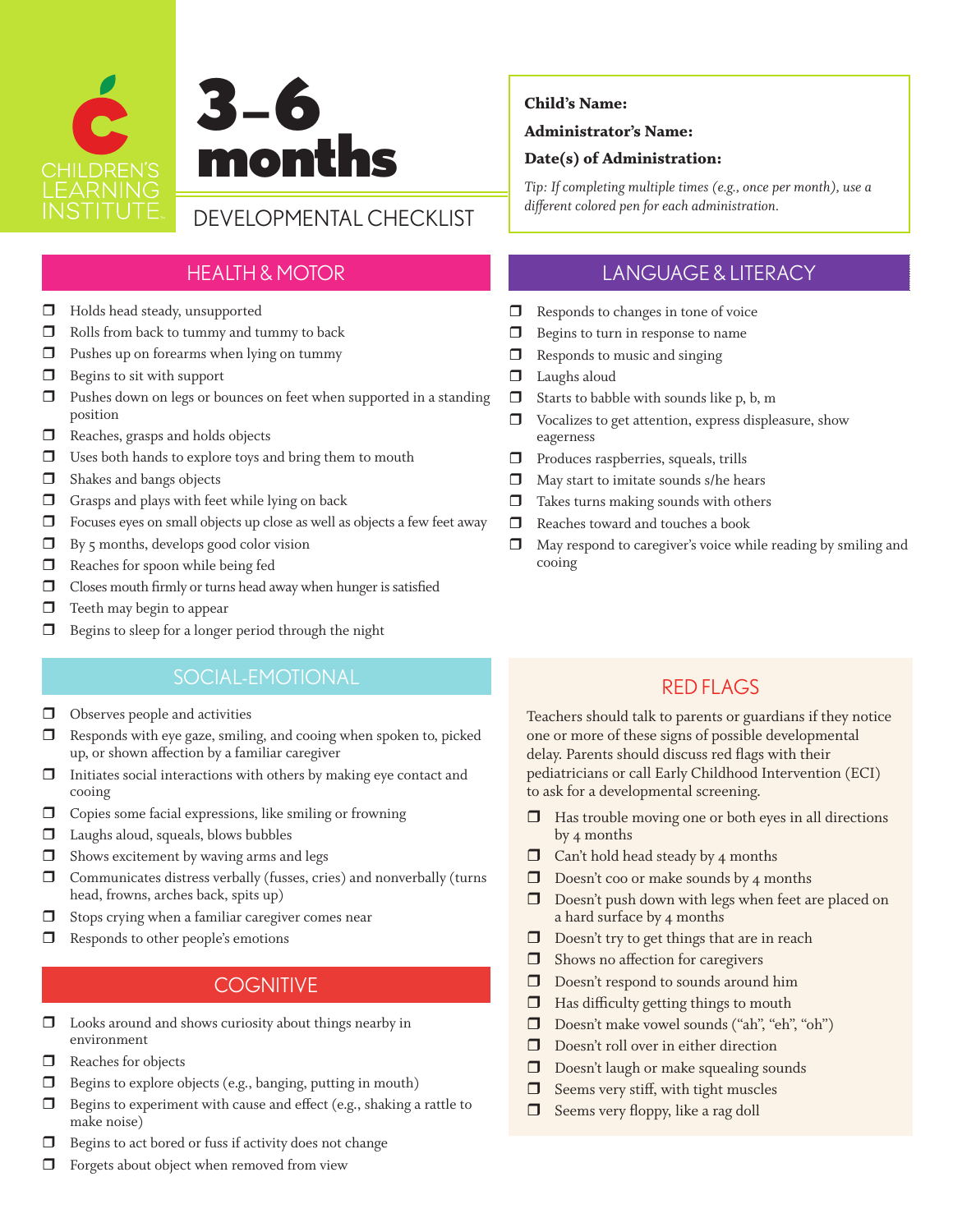

#### Administrator's Name:

#### Date(s) of Administration:

*Tip: If completing multiple times (e.g., once per month), use a* 

# HEALTH & MOTOR

- $\Box$  Crawls on hands and knees
- $\Box$  Can get into sitting position by self
- $\Box$  Sits without support
- $\Box$  Holds one thing in each hand at the same time
- $\Box$  Transfers object from one hand to the other hand
- $\Box$  Picks up small objects using pincer grasp
- $\Box$  May drool and enjoy chewing toys during teething
- $\Box$  Holds own bottle
- $\Box$  Places pacifier in own mouth
- $\Box$  May begin sleeping through the night

# SOCIAL-EMOTIONAL

- $\square$  Looks back and forth between toy and adult while playing
- Reaches out to touch another person
- $\Box$  Responds differently to caregiver and strangers, may become clingy with familiar adults
- $\Box$  Turns and looks when name is called
- $\Box$  Recognizes self in mirror
- Expresses distinct emotions, such as fear, sadness, anger, excitement
- $\Box$  Seeks reassurance from caregivers, for example starts to crawl and often "checks back" with caregiver

# **COGNITIVE**

- $\Box$  Explores objects by visually inspecting them, turning them around, feeling all surfaces, shaking, and dropping them
- $\Box$  Begins to repeat actions to get an effect
- $\Box$  Searches for partially hidden objects

# LANGUAGE & LITERACY

- Watches your face when you talk
- $\Box$  Understands 3 to 50 words
- $\Box$  Recognizes the sight of spoon, bottle
- $\Box$  Starts to recognize names of family members
- Understands "hi" and "bye"
- Starts to understand "no"
- $\Box$  Babbles using repeated syllables of alternating consonants and vowels (e.g., "bababa," "gagaga")
- $\Box$  Babbles with inflection and rhythmic patterns
- May start to clap hands and bang purposefully to make noise
- $\Box$  Recognizes familiar objects in pictures
- $\Box$  Especially likes pictures of faces
- $\Box$  Vocalizes and pats pictures
- $\Box$  Explores a book by feeling it, turning it upside down, putting it in mouth, dropping it, or throwing it

# RED FLAGS

- D Doesn't bear weight on legs with support
- Doesn't sit with help
- Doesn't babble ("mama," "baba," "dada")
- Doesn't play any games involving back-and-forth play
- D Doesn't respond to own name
- Doesn't seem to recognize familiar people
- $\Box$  Doesn't look where you point
- D Doesn't transfer toys from one hand to the other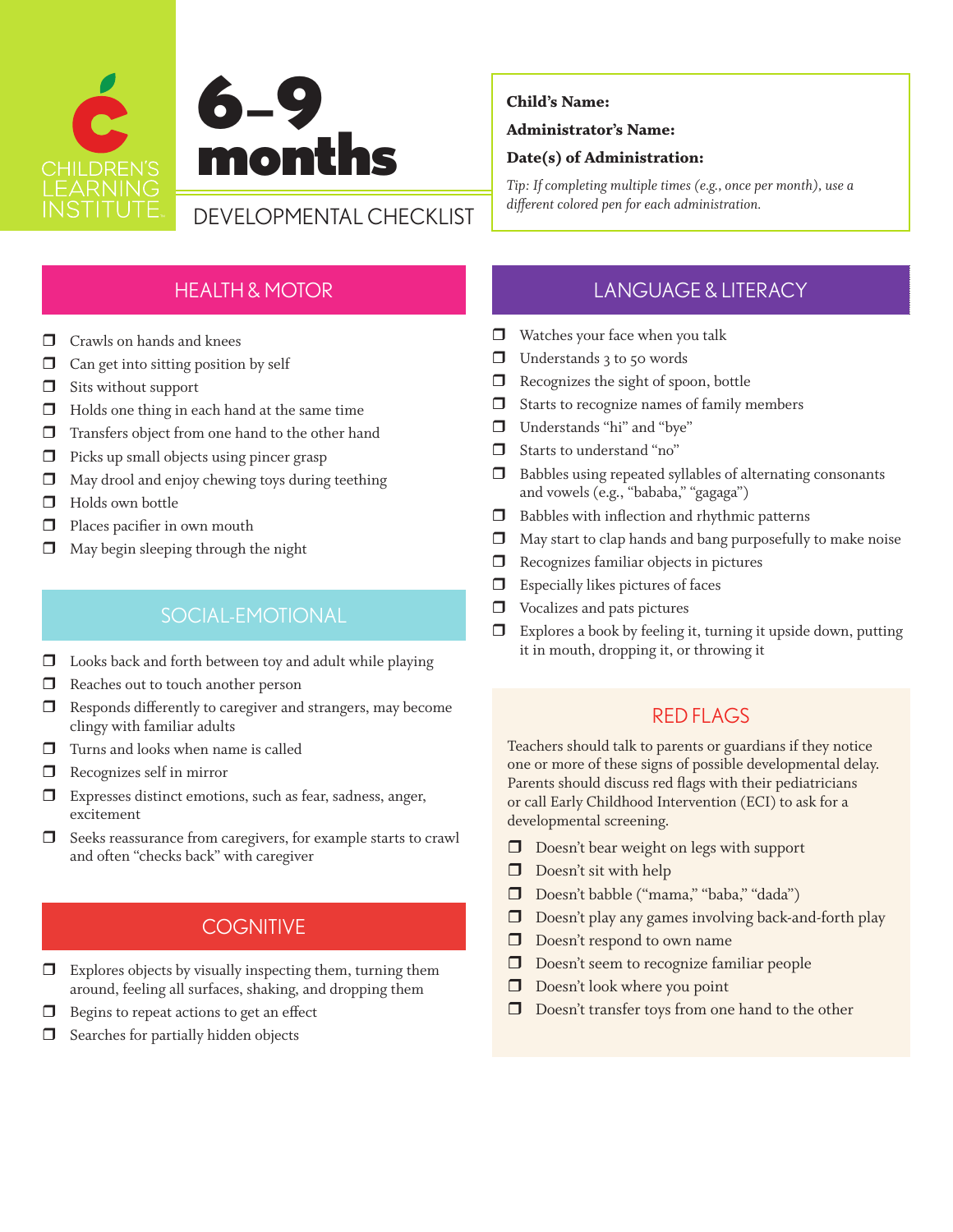

 $\Box$  Changes positions without help (between crawling, sitting, standing)

HEALTH & MOTOR

- **Pulls self to stand**
- $\Box$  Cruises or walks holding on to furniture
- $\Box$  May stand alone
- $\Box$  May take a few steps or walk while holding adult's hands
- D "Dances" or moves body to music
- **Bangs two small objects together**
- $\Box$  Puts objects in and out of container
- $\Box$  Waves bye-bye
- **O** Claps hands
- $\Box$  Sees distant objects (15-20 feet away)
- $\Box$  Drinks from cup with assistance
- Finger feeds self; may remove food from mouth, look at it, and put it back in

# SOCIAL-EMOTIONAL

- $\Box$  Repeats sounds and actions that get attention or laughter
- $\Box$  Shows affection to others, such as hugs, pats, and kisses
- $\Box$  Uses several gestures like showing, pointing, and waving bye-bye
- Plays simple interaction games, such as peek-a-boo and pat-a-cake
- $\Box$  Looks to familiar adults for comfort
- $\Box$  Is shy or nervous with strangers and may cry when separated from primary caregiver ("stranger anxiety")
- Understands "no"
- $\Box$  Begins to show a sense of humor, for example laughing at funny faces

#### Child's Name:

#### Administrator's Name:

#### Date(s) of Administration:

*Tip: If completing multiple times (e.g., once per month), use a* 

# **COGNITIVE**

- $\Box$  Takes action with a goal in mind (e.g., avoids diaper change by crawling away)
- $\Box$  Gives an object to adult on request, expects to have it returned immediately
- $\Box$  Remembers and finds object hidden under cloth or cup
- $\Box$  Shows interest in putting objects in and out of containers
- $\Box$  Stacks rings on peg
- $\Box$  Understands that an illustration or photo in a book represents a real object

# LANGUAGE & LITERACY

- Recognizes name
- $\Box$  Participates in language games such as peek-a-boo and patty cake
- Understands name of one body part
- $\Box$  Recognizes spoken words as symbols for objects
- $\Box$  By 12 months, has 1 to 2 words including sounds with meaning such as "Mama," "Dada," "Uh-oh"
- $\Box$  Imitates familiar sounds
- $\Box$  Produces true words during sound play
- Uses several gestures like showing, giving, waving, and pointing
- $\Box$  Babbles with imitation of real speech and with expression
- Reaches for the favorite of two books offered
- $\Box$  Especially likes books with single pictures of familiar objects
- $\Box$  Looks at pictures that are named
- $\Box$  Opens and closes book
- $\Box$  Pays attention to a story for a few minutes at a time

# RED FLAGS

- Doesn't crawl
- **Can't stand when supported**
- $\Box$  Doesn't search for things that she sees you hide
- Doesn't say single words like "mama" or "dada"
- Doesn't learn gestures like waving or shaking head
- $\Box$  Doesn't point to things
- $\Box$  Loses skills he once had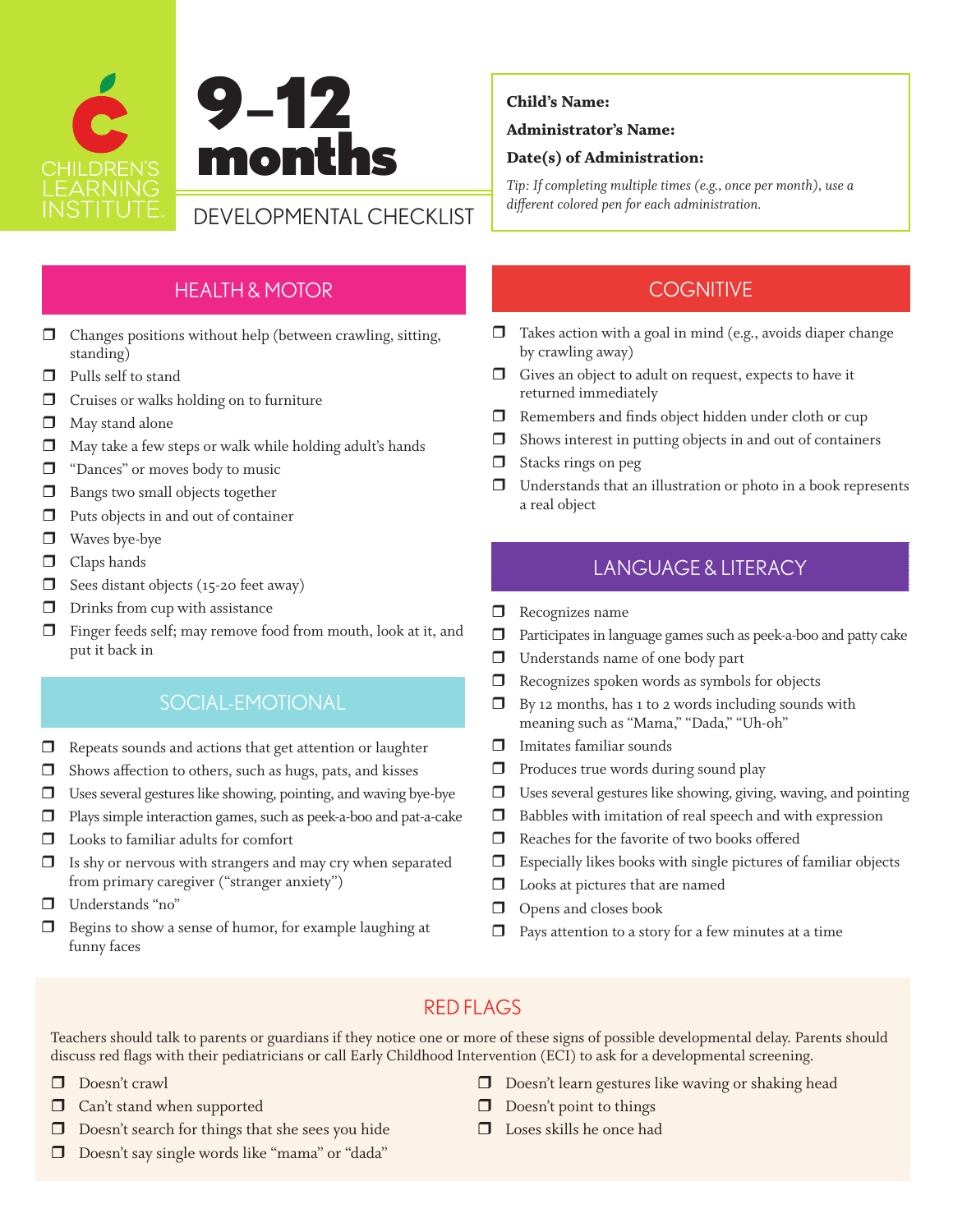



#### Administrator's Name:

#### Date(s) of Administration:

*Tip: If completing multiple times (e.g., once per month), use a different colored pen for each administration.* DEVELOPMENTAL CHECKLIST

# HEALTH & MOTOR

- Rolls a ball
- $\Box$  Climbs up stairs
- $\Box$  Walks independently
- $\Box$  Squats to pick something up
- $\Box$  Pushes/pulls toys while walking
- $\Box$  Points to things
- **T** Turns board book pages
- $\Box$  Holds crayon in fist and makes marks on paper or surface
- $\Box$  Begins to stack blocks
- $\Box$  Holds and drinks from cup by self
- $\Box$  Begins to eat with a spoon with some spilling
- $\Box$  Begins to help with undressing

# SOCIAL-EMOTIONAL

- $\Box$  Shows joint attention (e.g., points to car and looks at caregiver to make sure the caregiver sees it too)
- $\Box$  Brings toy to share with caregiver
- $\square$  Enjoys praise and clapping to celebrate accomplishments
- $\Box$  Moves toward or away from people or objects to express comfort/discomfort
- $\square$  Looks to caregiver for reassurance when faced with a new situation
- Often attached to favorite toy or blanket

# **COGNITIVE**

- Shows understanding of how objects go together (e.g., cup on saucer, spoon in bowl)
- $\Box$  Tries to make mechanical objects work after watching someone else do it
- $\Box$  Solves problems by trial and error (e.g., inverts bottle to obtain object)
- $\Box$  Engages in simple pretend play (e.g., pretends to drink from an empty cup, feed a doll/stuffed animal, roll a car, talk on a play phone)

# LANGUAGE & LITERACY

- **Understands names of many objects**
- $\Box$  Points to several body parts
- $\Box$  Follows simple commands with gestures
- $\Box$  Shows early pretend play (e.g., uses spoon as telephone)
- $\Box$  Uses 5 to 50 words, including names
- $\Box$  Points to show something s/he wants
- Shakes head and says "no"
- $\Box$  May start to combine words (e.g., "more cookie," "car go")
- Gives book to caregiver to read aloud
- $\Box$  Holds book with help
- $\Box$  Turns board book pages
- $\Box$  Points to pictures in a book to show interest
- $\Box$  Copies caregiver's reactions to the book
- $\Box$  Begins to name some familiar objects in pictures
- Grasps a crayon and makes marks on paper or surface
- **Holds** crayon or marker in fist

# RED FLAGS

- $\Box$  Doesn't point to show things to others
- **O** Can't walk
- Doesn't know what familiar things are for
- Doesn't copy others
- Doesn't gain new words
- Doesn't have at least 6 words
- D Doesn't notice or mind when a caregiver leaves or returns
- $\Box$  Loses skills he once had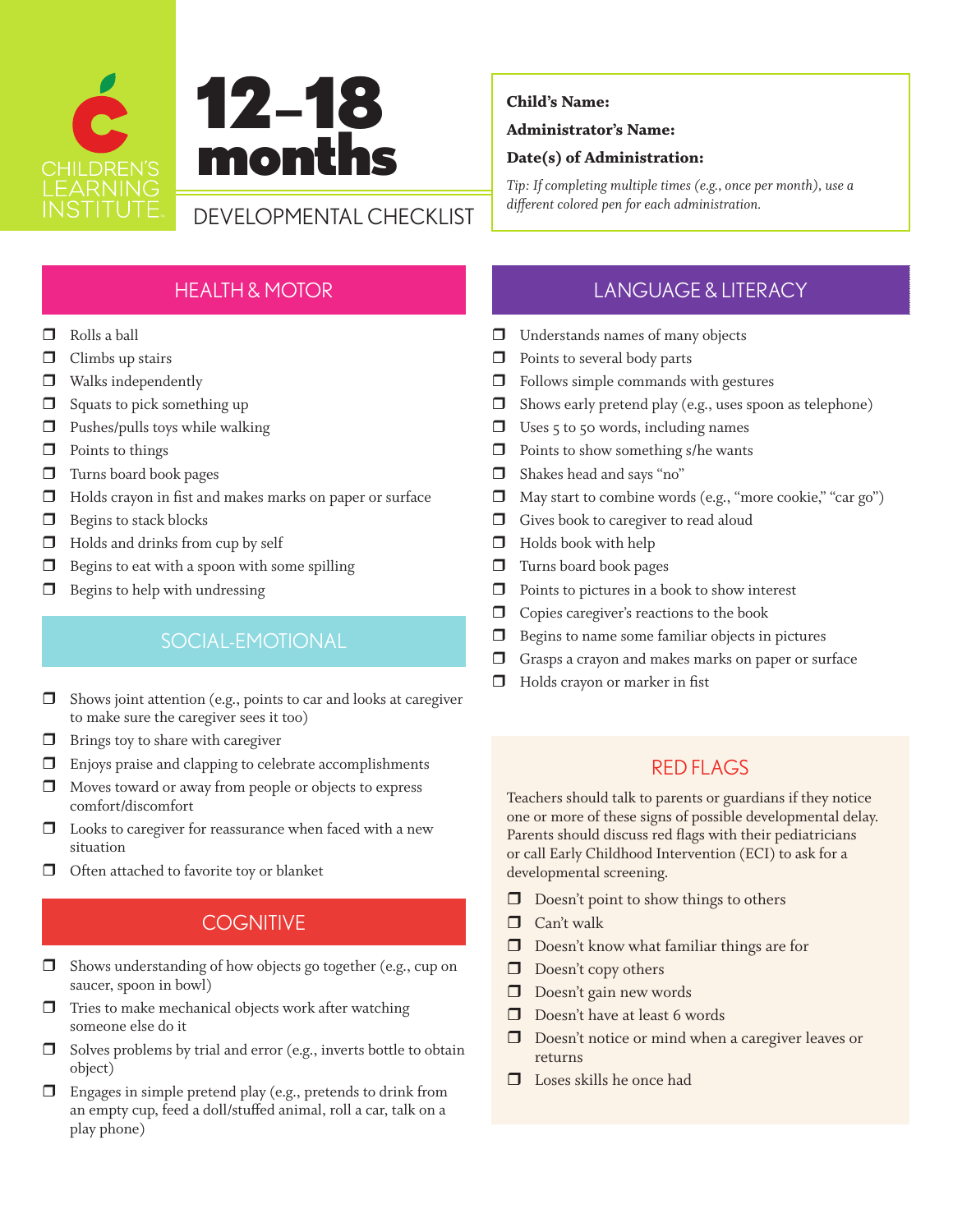

#### Administrator's Name:

#### Date(s) of Administration:

*Tip: If completing multiple times (e.g., once per month), use a* 

# HEALTH & MOTOR

- $\Box$  Climbs on/off furniture without help
- $\Box$  Walks up and down stairs holding on
- $\Box$  Begins to run
- $\Box$  Throws a ball
- $\Box$  Kicks a ball
- $\Box$  Uses feet to propel riding toys
- $\Box$  Takes linking toys apart and puts them back together (e.g., snap lock beads)
- $\Box$  Pours, fills and digs (e.g. sand, water)
- **O** Scribbles
- $\Box$  Starts to eat with a fork
- $\Box$  Helps with dressing
- $\Box$  Lets caregiver know when diaper is wet or soiled
- $\Box$  Helps pick up and put away toys
- $\Box$  Pays attention to verbal safety warnings (e.g., "That's hot!")

# SOCIAL-EMOTIONAL

- $\Box$  Plays near or next to other children ("parallel play")
- $\Box$  Copies others, especially adults and older children
- $\Box$  Shows signs of empathy and caring for others (e.g., comforting another child who is hurt or giving bottle to a crying baby)
- Begins to assert independence ("No!", "Mine!") and own preferences, wants to try doing things without help
- $\Box$  May have temper tantrums and use physical aggression when frustrated

# **COGNITIVE**

- **Plays hide-and-find with objects**
- $\Box$  Matches two similar objects
- $\Box$  Inserts shapes into matching slots with assistance (e.g., shape sorter)
- $\Box$  Activates mechanical toy without demonstration (e.g., windup toys, switches, buttons, knobs)
- $\Box$  Likes to take things apart and experiment with how they work
- $\Box$  Re-enacts familiar daily experiences (e.g., sweeping, covering a doll with blanket, talking on a play phone)
- $\Box$  May pretend an object is something else (e.g., block as a car, banana as a phone)

# LANGUAGE & LITERACY

- Begins to understand simple prepositions (e.g., "in" vs. "out," "up" vs. "down")
- $\Box$  Points to things or pictures when they are named
- $\Box$  Follows simple instructions without gestures
- $\Box$  Points to objects in a book
- $\Box$  By 24 months should be regularly combining words
- Uses words like "more" to make wants known
- $\Box$  Makes sounds of familiar animals
- Repeats words overheard
- □ Produces 25 to 200 words
- □ Uses one pronoun (e.g., "me," "mine")
- $\Box$  Can name objects common to surroundings
- $\Box$  Uses at least 2 prepositions (e.g., "up," "in")
- Carries book around the room
- $\Box$  May verbally request books
- $\Box$  Follows simple stories
- $\square$  Especially likes nursery rhymes and books about familiar routines like bedtime or bath time
- $\Box$  Uses a word or two to comment on a favorite picture
- $\Box$  Scribbles and experiments with marks on paper, but no understanding of "writing" yet

# RED FLAGS

- D Doesn't use two-word phrases (for example, "drink milk")
- Doesn't know what to do with common things, like a brush, phone, fork, spoon
- $\Box$  Doesn't copy actions and words
- Doesn't follow simple instructions
- $\Box$  Doesn't walk steadily
- $\Box$  Loses skills she once had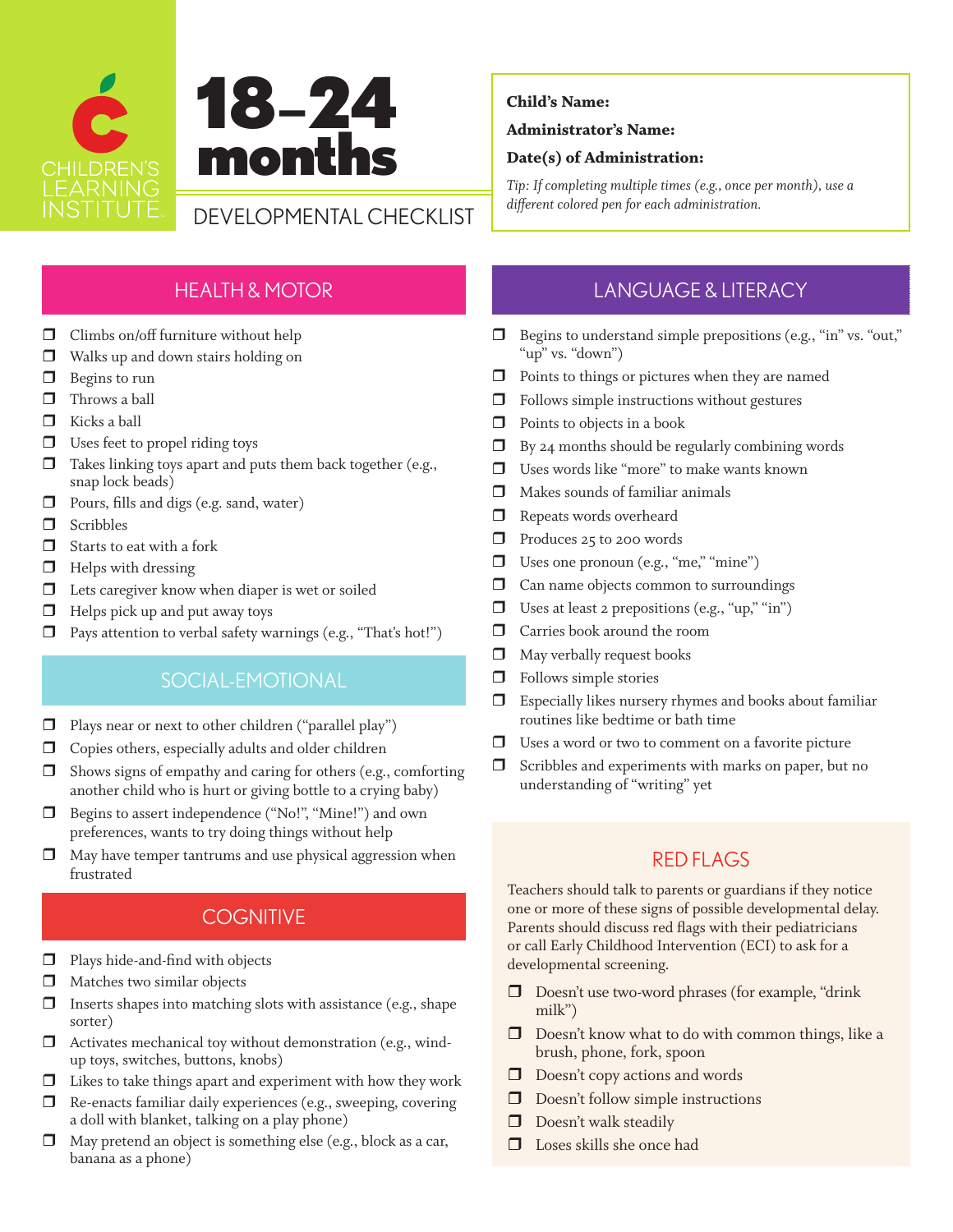



#### Administrator's Name:

#### Date(s) of Administration:

*Tip: If completing multiple times (e.g., once per month), use a different colored pen for each administration.* DEVELOPMENTAL CHECKLIST

# HEALTH & MOTOR

- **O** Climbs well
- **D** Runs easily
- $\Box$  Jumps in place
- Rolls, pounds, squeezes, pulls playdough
- $\Box$  May start to hold a crayon between thumb and fingers
- $\Box$  Scribbling becomes more varied to include vertical lines, horizontal lines, and circles
- $\Box$  Learns to turn paper pages, may turn 2 to 3 pages at a time
- $\Box$  Completes simple puzzles
- $\Box$  Stacks a tower of blocks
- $\Box$  Strings large beads together
- $\Box$  Turns a doorknob
- Screws/unscrews a lid
- $\Box$  Undresses by self, unzips zippers, and takes off shoes
- $\Box$  Shows signs of readiness for toilet training (e.g., stays dry for longer periods of time)
- $\Box$  Washes and dries hands
- $\Box$  Begins to brush teeth with adult assistance
- $\Box$  Enjoys helping with simple household chores (e.g. wiping the table, feeding a pet)
- $\Box$  Tells where it hurts when in pain

# SOCIAL-EMOTIONAL

- Says "please" and "thank you" when reminded
- $\Box$  Shows interest in other children and enjoys being around them, even if not playing together yet
- $\Box$  May show preference for certain children, show affection for friends
- $\Box$  Participates in simple group activity or group game like chase
- $\Box$  Begins to take turns with assistance
- $\Box$  Recognizes some emotions in self and others; begins to name feelings
- $\Box$  Takes pride in own accomplishments by smiling, clapping, cheering for self, or saying "I did it!"
- May have increased temper tantrums, physical aggression, or rapid mood shifts

# LANGUAGE & LITERACY

- $\Box$  Matches 3 to 4 colors
- Understands "big" and "little"
- $\Box$  Likes to hear same story repeated
- $\Box$  Follows instructions with 2 steps
- Understands words like "in," "on," and "under"
- Begins to understand "what" and "where" questions
- $\Box$  Understands simple questions dealing with his/her environment and activities
- $\Box$  Identifies objects by function (e.g., "Show me what we eat with")
- $\Box$  Names body parts
- □ Can say between 200 and 900 words
- Uses short sentences
- Asks questions like "What's that?" or "Where's my \_\_\_?"
- $\Box$  Uses quantitative words (e.g., "some," "one," "more")
- $\Box$  Says first name, age, and sex
- Says words like "I," "me," "we," and "you" and some plurals (cars, dogs, cats)
- $\Box$  Carries on a conversation using 2 to 3 sentences
- $\Box$  May carry on pretend conversation between self and dolls/ stuffed animals
- $\Box$  Uses two-word negative phrases, such as "no want"
- $\Box$  Talks to other children as well as adults
- $\Box$  Speech is understood by most listeners most of the time
- $\Box$  Loves reading the same book again and again
- $\Box$  Holds book right side up
- $\Box$  Learns to turn paper pages, may turn 2 to 3 pages at a time
- $\Box$  Searches for favorite picture or page
- $\Box$  Tells about pictures in own words
- $\Box$  Repeats some of the words or phrases in a story
- $\Box$  Fills in words or completes the end of sentences/rhymes in familiar stories
- $\Box$  Pretends to read books aloud to self
- $\Box$  Begins to recognize some frequently seen signs and symbols (e.g., stop sign or fast food logo)
- $\Box$  Scribbling becomes more varied to include vertical lines, horizontal lines, and circles
- May start to hold a crayon between thumb and fingers
- $\Box$  May verbally describe own drawings or "writing"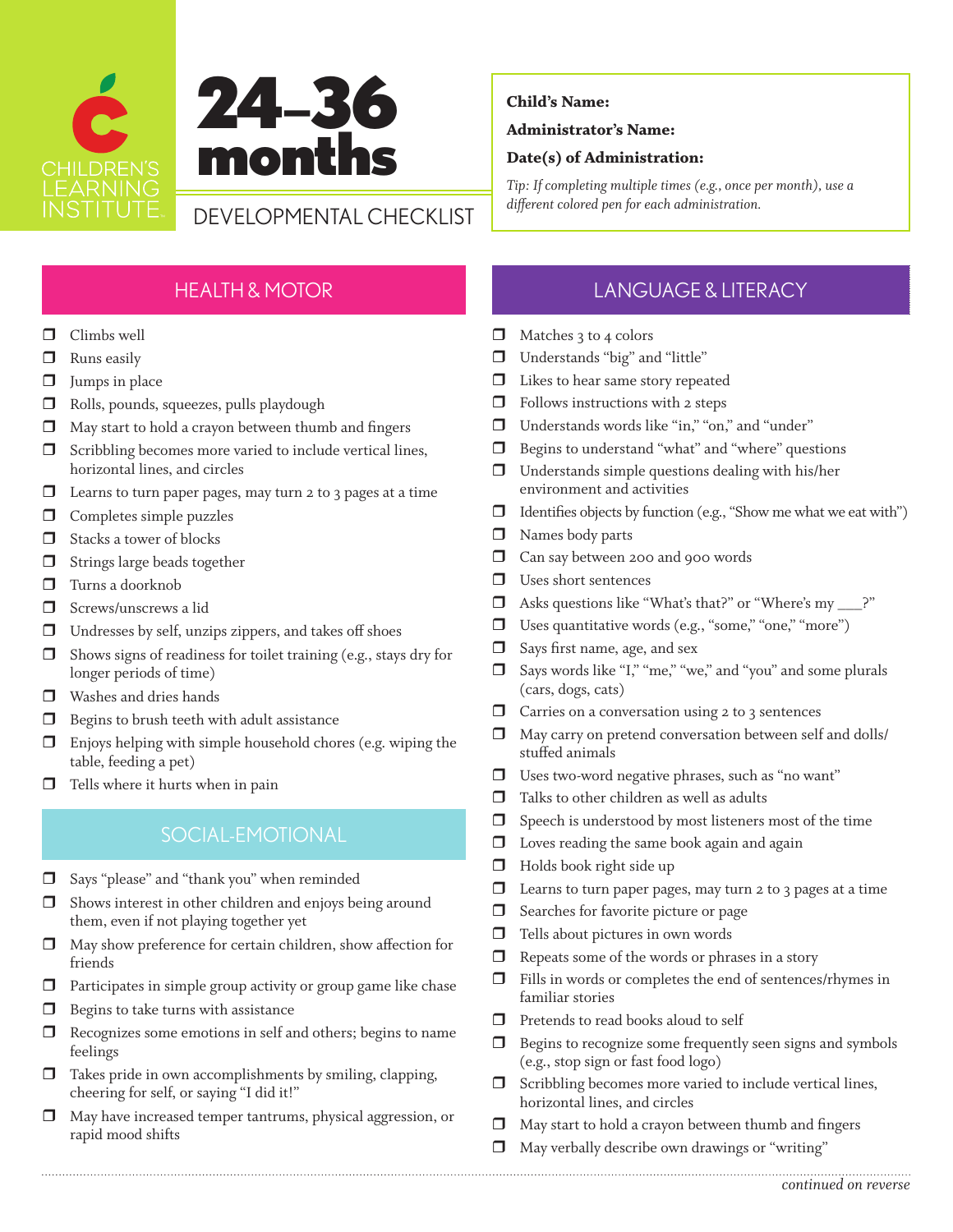# 24-36 months, continued.

# **COGNITIVE**

- $\Box$  Knows where things usually belong
- Uses a chair or stool to reach an object
- $\Box$  Completes simple puzzles
- $\Box$  Strings steps of pretend play together in a sequence (e.g., making crying noise to indicate doll is sad, preparing food for doll, feeding it, and putting it to bed)
- $\Box$  By 36 months, begins to pretend play a greater variety of events (e.g., visiting the doctor, going to the zoo, birthday party)

### RED FLAGS

- $\Box$  Falls down a lot or has trouble with stairs
- D Drools or has very unclear speech
- Can't work simple toys (such as peg boards, simple puzzles, turning handle)
- Doesn't speak in sentences
- $\hfill\Box$ <br> <br> Doesn't understand simple instructions
- D Doesn't play pretend or make-believe
- $\Box$  Doesn't want to play with other children or with toys
- Doesn't make eye contact
- $\Box$  Loses skills he once had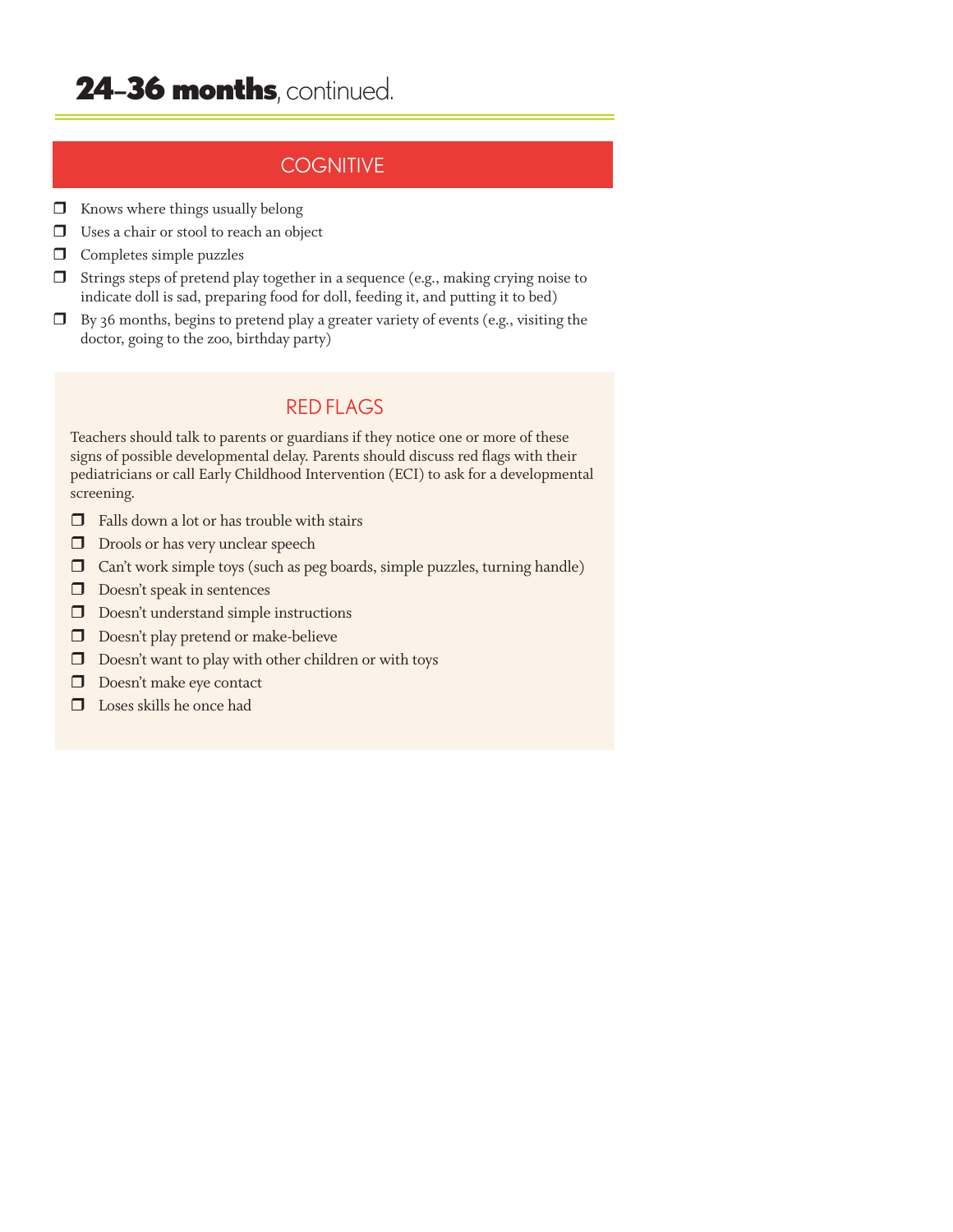



*different colored pen for each administration.* DEVELOPMENTAL CHECKLIST

#### Child's Name:

#### Administrator's Name:

#### Date(s) of Administration:

*Tip: If completing multiple times (e.g., once per month), use a* 

# HEALTH & MOTOR

- $\Box$  Catches a big ball with arms extended
- **D** Pushes, pulls, steers wagon or wheeled toys
- $\Box$  Walks up and down stairs with alternating feet
- $\Box$  Jumps off low step
- $\Box$  Stands on one foot for a few seconds
- $\Box$  Climbs ladder and uses slide
- $\Box$  Pedals a tricycle
- $\Box$  Does finger plays while singing songs
- $\Box$  Forms simple shapes out of playdough (e.g. balls, snakes)
- $\Box$  Colors pictures, may color outside the lines
- Copies a circle and a cross
- **Begins to draw recognizable forms**
- Begins to show a preference for being right-handed or left-handed
- $\Box$  Builds 3-dimensional structures with blocks
- $\Box$  Snips with scissors
- $\Box$  Blows nose when reminded
- $\Box$  Dresses self with some assistance
- $\Box$  Unbuttons large buttons
- $\Box$  Uses toilet independently during daytime
- $\Box$  Pours liquid from small pitcher with supervision
- $\Box$  Spreads with a butter knife with supervision
- $\Box$  Can recite familiar safety rules

# SOCIAL-EMOTIONAL

- $\Box$  Can follow familiar daily routines at home and school
- $\Box$  Begins to notice differences and similarities in people (e.g., skin color, hair color, abilities)
- **D** Can name a friend
- $\Box$  Initiates or joins in cooperative play with other children
- $\Box$  Joins in group games with simple rules
- $\Box$  Begins to negotiate solutions to conflicts or might accept compromise offered by an adult
- $\Box$  Shares toys and takes turns, with assistance
- Expresses a wider range of emotions (e.g., embarrassed, bored, brave, grateful)
- $\Box$  Develops specific fears (e.g., monsters, the dark, certain animals, costumed characters)
- $\Box$  Begins to develop patience (is able to briefly wait without becoming upset) with assistance
- Expresses emotions through words in addition to actions and body language
- $\Box$  Begins to manage emotions by asking for help or using conscious self-soothing strategies (e.g., deep breaths to calm down, self-talk) with assistance

# **COGNITIVE**

- $\Box$  Identifies basic colors and shapes
- $\Box$  Sorts objects using one or two features into categories (e.g., all large red cars together)
- $\Box$  Copies simple patterns
- $\Box$  Begins to count
- Begins to understand concepts of volume (e.g., empty, half, large, small, etc.)
- $\Box$  Some understanding of time (e.g., last night, tomorrow, yesterday, summer)
- $\Box$  Recognizes familiar driving routes and locations in neighborhood (e.g., says, "That's where Grandma lives!" when approaching her house)
- Better able to ignore distractions and focus on the task at hand, may persist in completing something that is a bit difficult
- $\Box$  Experiments with different objects during play to compare their effects (e.g., cars on ramps to see which goes faster)
- $\Box$  Repeats actions to improve results (e.g., blowing bubbles or pumping legs on swing)
- Organizes and plans what to pretend, such as roles, scenarios, and dialogue (e.g., "Let's play baking! I'll be the mommy and you be the baby.")